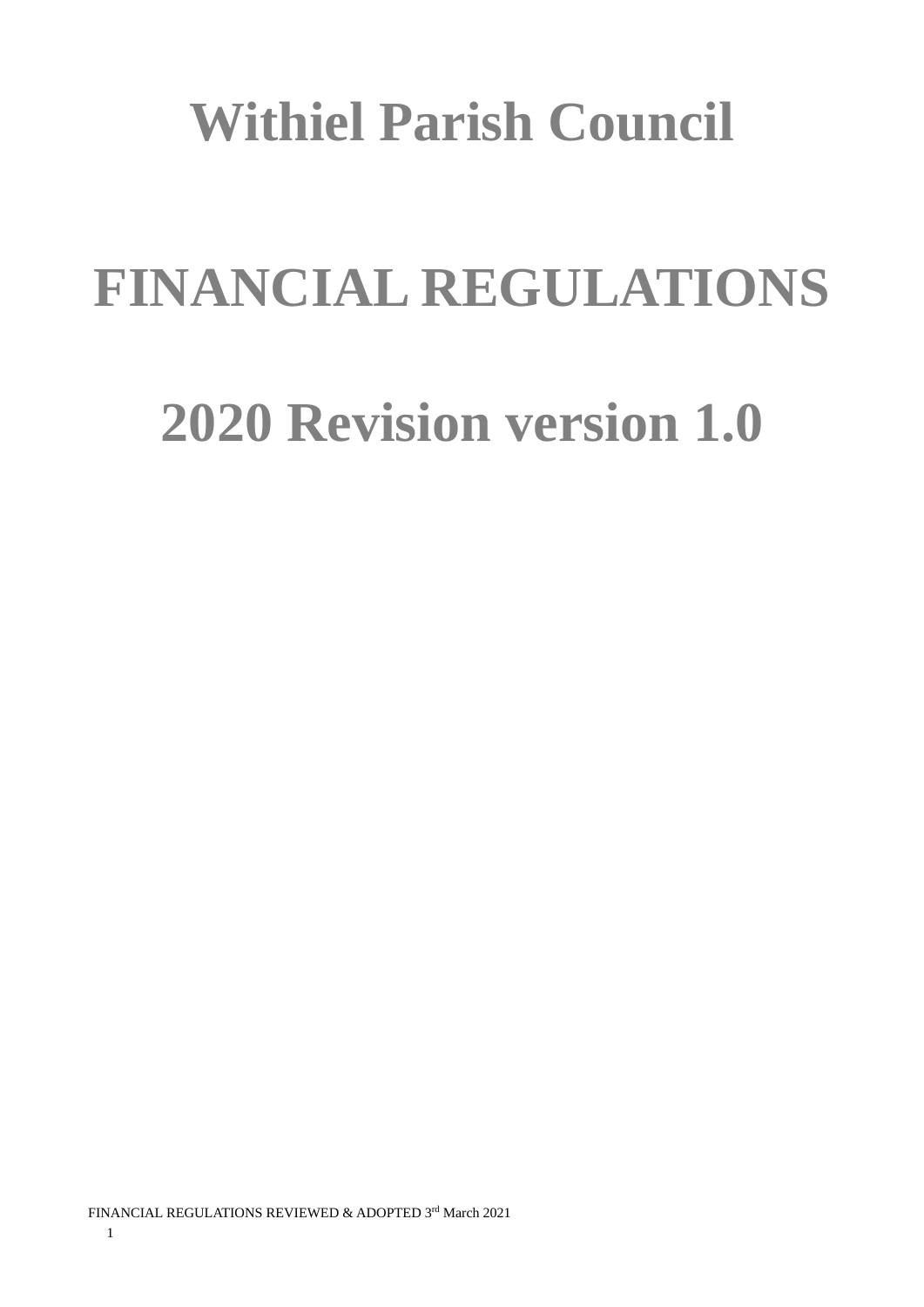#### **INDEX**

| $\mathbf{1}$ . | <b>GENERAL.</b>                                       | 3  |    |
|----------------|-------------------------------------------------------|----|----|
| 2.             | ACCOUNTING AND AUDIT (INTERNAL AND EXTERNAL)          | 6  |    |
| 3.             | ANNUAL ESTIMATES (BUDGET) AND FORWARD PLANNING        | 7  |    |
| 4.             | BUDGETARY CONTROL AND AUTHORITY TO SPEND.             | 8  |    |
| 5.             | BANKING ARRANGEMENTS AND AUTHORISATION OF PAYMENTS.   | 9  |    |
| 6.             | <b>INSTRUCTIONS FOR THE MAKING OF PAYMENTS.</b>       | 10 |    |
| 7 <sub>1</sub> | PAYMENT OF SALARIES.                                  | 13 |    |
| 8.             | <b>LOANS AND INVESTMENTS.</b>                         | 13 |    |
| 9.             | INCOME.                                               | 14 |    |
|                | 10. ORDERS FOR WORK, GOODS AND SERVICES.              | 15 |    |
|                | 11. CONTRACTS.                                        | 16 |    |
|                | 12. N/A                                               |    |    |
|                | 13. N/A                                               |    |    |
|                | 14. ASSETS, PROPERTIES AND ESTATES.                   |    | 17 |
|                | 15. INSURANCE.                                        | 17 |    |
|                | 16. $N/A$                                             |    |    |
|                | 17. RISK MANAGEMENT.                                  | 18 |    |
|                | 18. SUSPENSION AND REVISION OF FINANCIAL REGULATIONS. | 19 |    |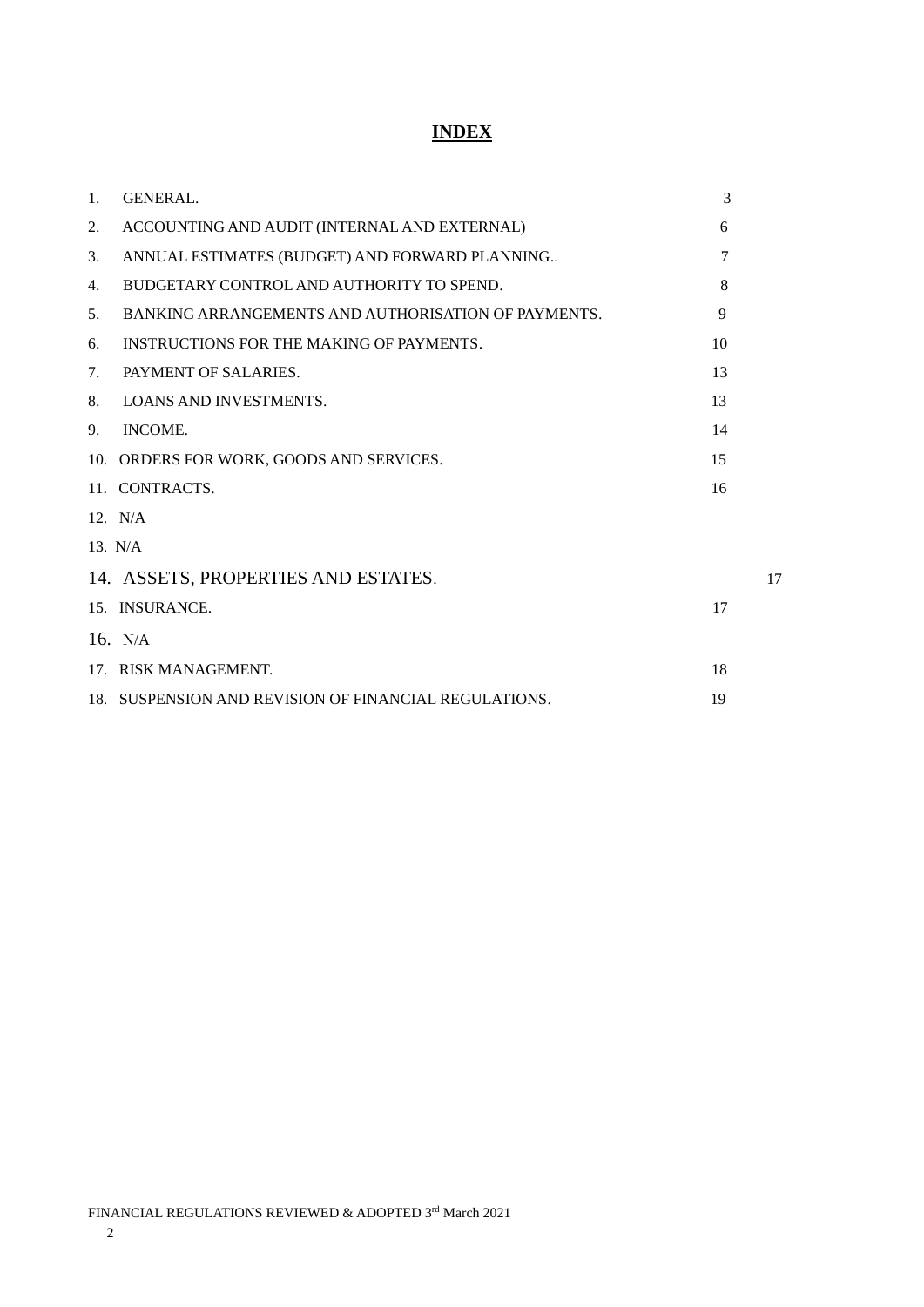These Financial Regulations were adopted by the Council at its Meeting held on the 3<sup>rd</sup> March 2021

# <span id="page-2-0"></span>**1. GENERAL**

1.1. These financial regulations govern the conduct of financial management by the Council and may only be amended or varied by resolution of the Council. Financial regulations are one of the Council's three governing policy documents providing procedural guidance for members and officers. Financial regulations must be observed in conjunction with the Council's Standing Orders[1] and any individual Financial Regulations relating to contracts.

1.2. The Council is responsible in law for ensuring that its financial management is adequate and effective and that the Council has a sound system of internal control which facilitates the effective exercise of the Council's functions, including arrangements for the management of risk.

1.3. The Council's accounting control systems must include measures:

• for the timely production of accounts;

• that provide for the safe and efficient safeguarding of public money;

- **THE FRAUDED IS CONTROLLED TO prevent and detect inaccuracy and fraud; and**
- **INDERGO BEE** identifying the duties of officers.

1.4. These financial regulations demonstrate how the Council meets these responsibilities and requirements and shall be reviewed regularly and at least annually for fitness of purpose.

1.5. At least once a year, prior to approving the Annual Governance Statement, the Council must review the effectiveness of its system of internal control which shall be in accordance with proper practices.

1.6. Deliberate or willful breach of these Regulations by an employee may give rise to disciplinary proceedings.

1.7. Members of Council are expected to follow the instructions within these Regulations and not to entice employees to breach them. Failure to follow instructions within these Regulations brings the office of Councillor into disrepute.

1.8. The Responsible Financial Officer (RFO) holds a statutory office to be appointed by the Council. The Clerk has been appointed as RFO for this Council and these regulations will apply accordingly.

*[1] Model standing orders for Councils are available in Local Councils Explained © 2013 National Association of Local Councils*

# 1.9. The RFO;

 $\bullet$  **INDICIONALLET acts under the policy direction of the Council;** 

• administers the Council's financial affairs in accordance with all Acts, Regulations and proper practices;

• **determines on behalf of the Council its accounting records and** accounting control systems;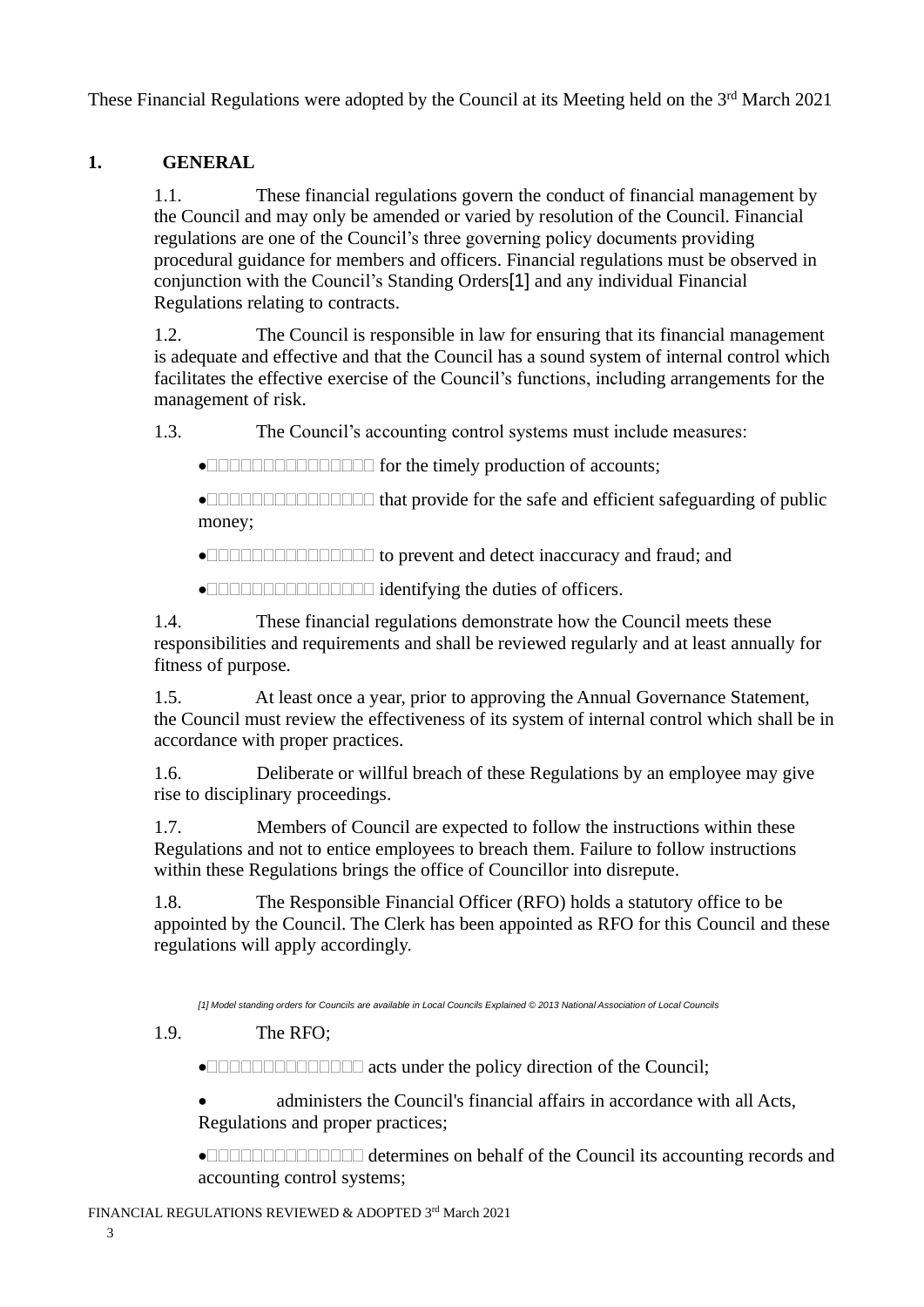• ensures the accounting control systems are observed;

• maintains the accounting records of the Council up to date in accordance with proper practices;

• assists the Council to secure economy, efficiency and effectiveness in the use of its resources; and

• **produces financial management information as required by the** Council.

1.10. The accounting records determined by the RFO shall be sufficient to show and explain the Council's transactions and to enable the RFO to ensure that any income and expenditure account and statement of balances, or record of receipts and payments and additional information, as the case may be, or management information prepared for the Council from time to time comply with the Accounts and Audit Regulations.

1.11. The accounting records determined by the RFO shall in particular contain:

 $\bullet$   $\Box$  $\Box$  $\Box$  $\Box$  $\Box$  $\Box$  $\Box$  $\Box$  $\Box$  entries from day to day of all sums of money received and expended by the Council and the matters to which the income and expenditure or receipts and payments account relate;

• a record of the assets and liabilities of the Council; and

• wherever relevant, a record of the Council's income and expenditure in relation to claims made, or to be made, for any contribution, grant or subsidy.

1.12. The accounting control systems determined by the RFO shall include:

• **procedures** to ensure that the financial transactions of the Council are recorded as soon as reasonably practicable and as accurately and reasonably as possible;

• **PROCEDURE EXAMPLE 1** procedures to enable the prevention and detection of inaccuracies and fraud and the ability to reconstruct any lost records;

 $\bullet$  identification of the duties of officers dealing with financial transactions and division of responsibilities of those officers in relation to significant transactions;

• **PROPERTIAL PROCEDUTE:** procedures to ensure that uncollectable amounts, including any bad debts are not submitted to the Council for approval to be written off except with the approval of the RFO and that the approvals are shown in the accounting records; and

 $\bullet$  **INDIBUTIBER 10** measures to ensure that risk is properly managed.

1.13. The Council is not empowered by these Regulations or otherwise to delegate certain specified decisions. In particular any decision regarding:

 $\bullet$   $\Box$  $\Box$  $\Box$  $\Box$  $\Box$  $\Box$  $\Box$  $\Box$  setting the final budget or the precept (Council Tax Requirement);

• approving accounting statements;

• approving an annual governance statement;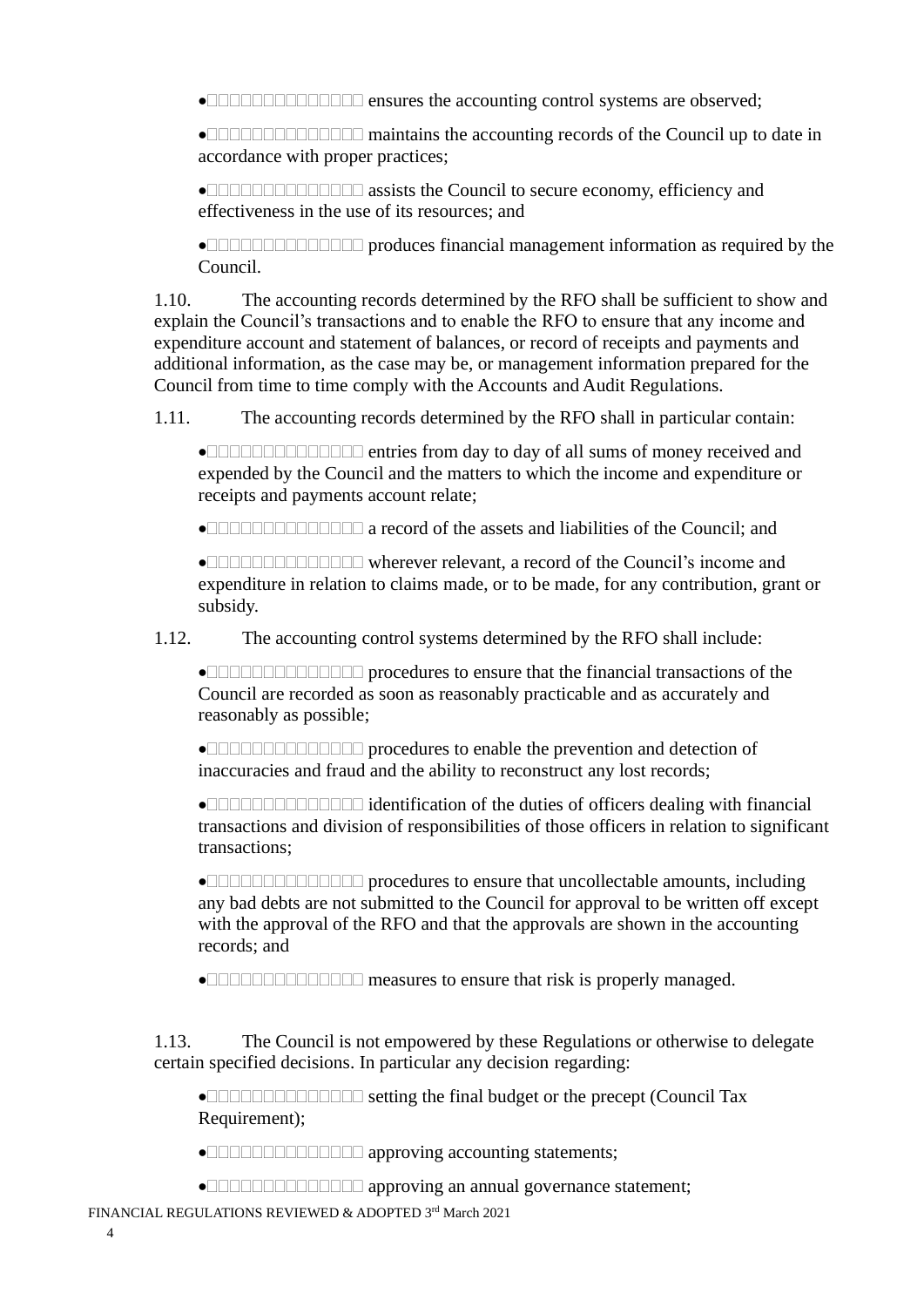- $\bullet$  **borrowing;**
- writing off bad debts;
- $\bullet$  declaring eligibility for the power of well-being; and

• **and a** ddressing recommendations in any report from the internal or external auditors,

shall be a matter for the full Council only.

1.14. In addition, the Council must:

 $\bullet$  determine and keep under regular review the bank mandate for all Council bank accounts;

• approve any grant or a single commitment in excess of £5,000; and

• in respect of the annual salary for any employee have regard to recommendations about annual salaries of employees made by the relevant Committee in accordance with its terms of reference.

1.15. In these financial regulations, references to the Accounts and Audit Regulations or 'the regulations' shall mean the regulations issued under the provisions of section 27 of the Audit Commission Act 1998, or any superseding legislation, and then in force unless otherwise specified.

In these financial regulations the term 'proper practice' or 'proper practices' shall refer to guidance issued in *Governance and Accountability for Local Councils– a Practitioners' Guide (England)* issued by the Joint Practitioners Advisory Group (JPAG), available from the websites of NALC and the Society for Local Council Clerks (SLCC).

# <span id="page-4-0"></span>**2. ACCOUNTING AND AUDIT (INTERNAL AND EXTERNAL)**

2.1. All accounting procedures and financial records of the Council shall be determined by the RFO in accordance with the Accounts and Audit Regulations, appropriate Guidance and proper practices.

2.2. On a regular basis, at least once in each quarter, and at each financial year end, a member other than the Chairman shall be appointed to verify bank reconciliations (for all accounts) produced by the RFO. The member shall sign the reconciliations and the original bank statements (or similar document) as evidence of verification. This activity shall on conclusion be reported, including any exceptions, to and noted by the Council.

2.3. The RFO shall complete the annual statement of accounts, annual report, and any related documents of the Council contained in the Annual Return (as specified in proper practices) as soon as practicable after the end of the financial year and having certified the accounts shall submit them and report thereon to the Council within the timescales set by the Accounts and Audit Regulations.

2.4. The Council shall ensure that there is an adequate and effective system of internal audit of its accounting records, and of its system of internal control in accordance with proper practices. Any officer or member of the Council shall make available such documents and records as appear to the Council to be necessary for the purpose of the audit and shall, as directed by the Council, supply the RFO, internal auditor, or external auditor with such information and explanation as the Council considers necessary for that purpose.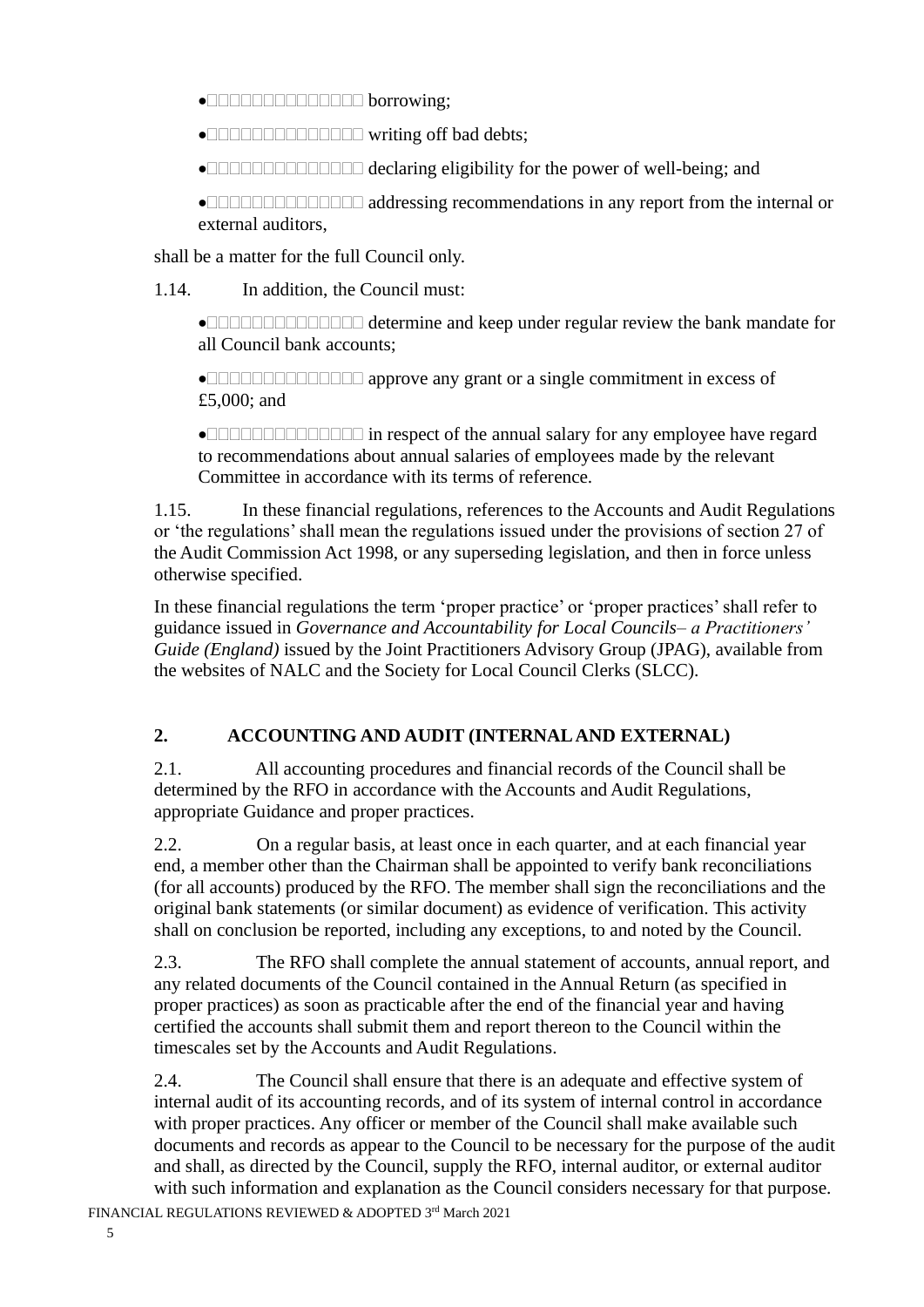2.5. The internal auditor shall be appointed by and shall carry out the work in relation to internal controls required by the Council in accordance with proper practices.

2.6. The internal auditor shall:

 $\bullet$  **be competent and independent of the financial operations of** the Council;

• report to Council in writing, or in person, on a regular basis with a minimum of one annual written report during each financial year:

• **demonstrate competence**, objectivity and independence, be free from any actual or perceived conflicts of interest, including those arising from family relationships; and

• **have no involvement in the financial decision making,** management or control of the Council.

2.7. Internal or external auditors may not under any circumstances:

 $\bullet$  **perform any operational duties for the Council;** 

• **indicate or approve accounting transactions; or** 

 $\bullet$  direct the activities of any Council employee, except to the extent that such employees have been appropriately assigned to assist the internal auditor.

2.8. For the avoidance of doubt, in relation to internal audit the terms 'independent' and 'independence' shall have the same meaning as is described in proper practices.

2.9. The RFO shall make arrangements for the exercise of electors' rights in relation to the accounts including the opportunity to inspect the accounts, books, and vouchers and display or publish any notices and statements of account required by Audit Commission Act 1998, or any superseding legislation, and the Accounts and Audit Regulations.

2.10. The RFO shall, without undue delay, bring to the attention of all Councillors any correspondence or report from internal or external auditors.

# <span id="page-5-0"></span>**3. ANNUAL ESTIMATES (BUDGET) AND FORWARD PLANNING**

 $3.1$  N/A

3.2. The RFO must each year, by no later than the December meeting, prepare detailed estimates of all receipts and payments including the use of reserves and all sources of funding for the following financial year in the form of a budget to be considered by the Council.

3.3. The Council shall consider annual budget proposals in relation to the Council's three-year forecast of revenue and capital receipts and payments including recommendations for the use of reserves and sources of funding and update the forecast accordingly.

3.4. The Council shall fix the precept (Council Tax requirement), and relevant basic amount of Council Tax to be levied for the ensuing financial year not later than by the end of January each year. The RFO shall issue the precept to the billing authority and shall supply each member with a copy of the approved annual budget.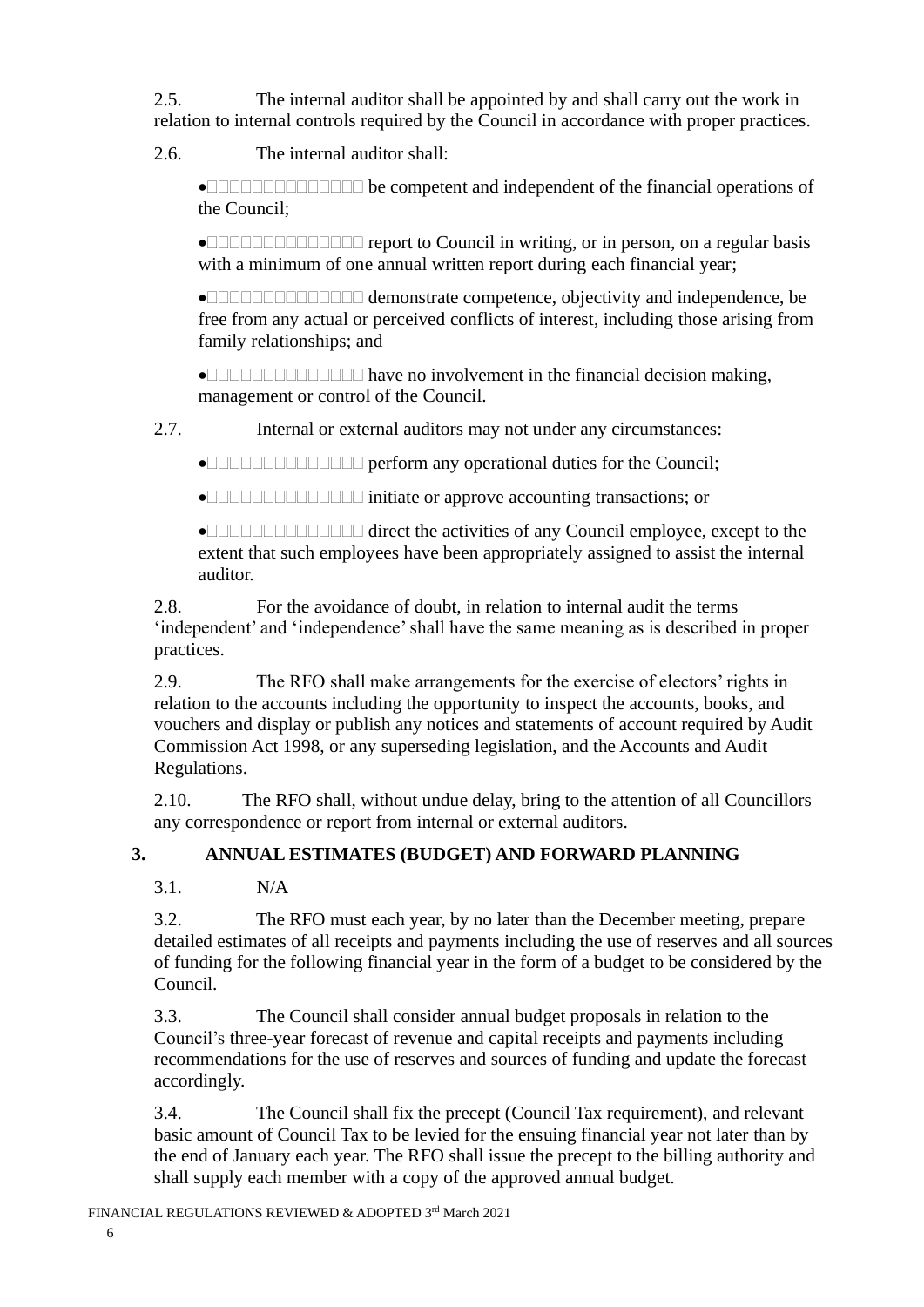3.5. The approved annual budget shall form the basis of financial control for the ensuing year.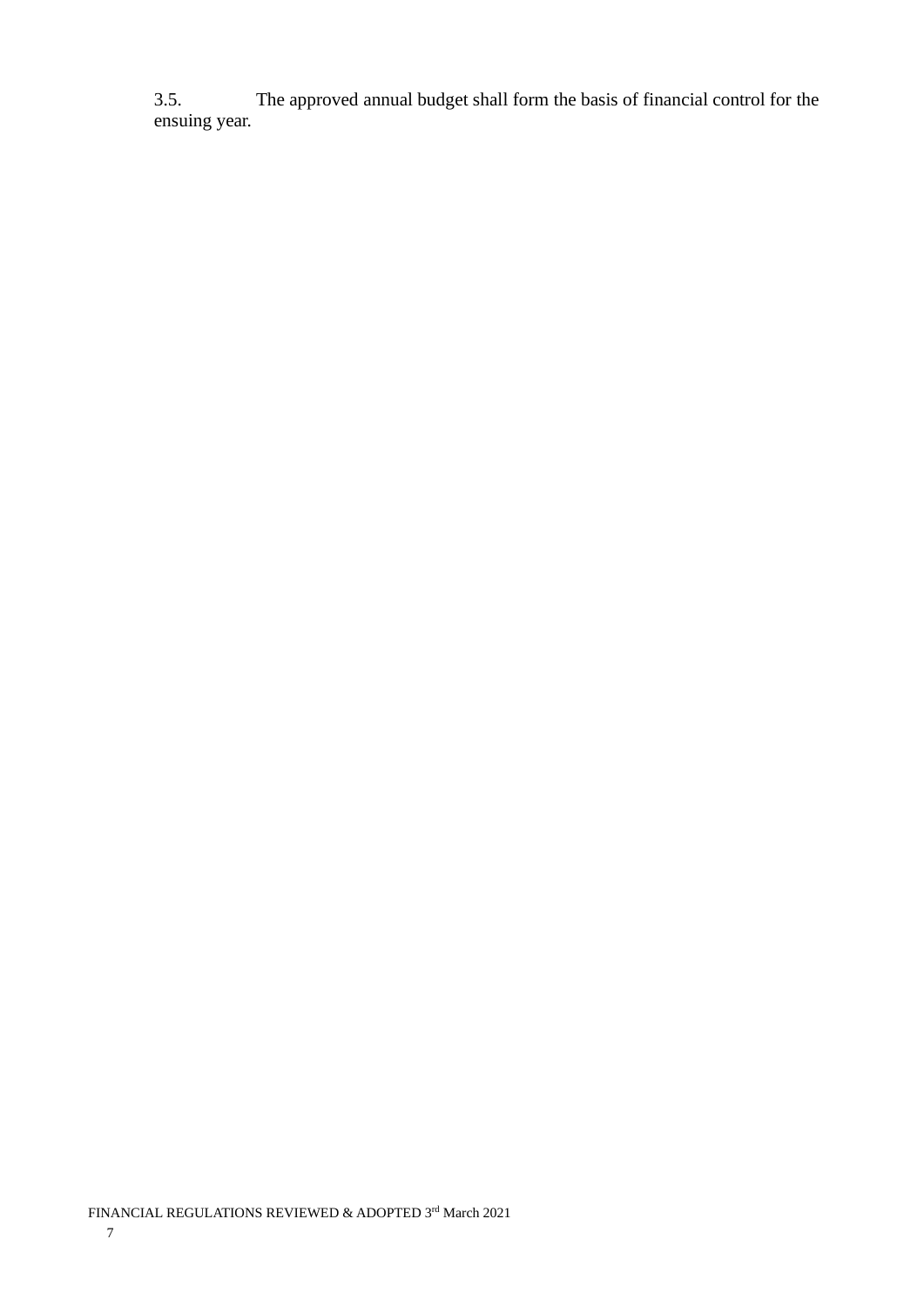### <span id="page-7-0"></span>**4. BUDGETARY CONTROL AND AUTHORITY TO SPEND**

4.1. Expenditure on revenue items may be authorised up to the amounts included for that class of expenditure in the approved budget. This authority is to be determined by:

- the Council for all items over £5,000;
- a duly delegated Committee of the Council for items over £500; or
- the Clerk, in conjunction with Chairman of Council or Chairman of the appropriate Committee, for any items below £500.

Such authority is to be evidenced by a Minute or by an authorisation slip duly signed by the Clerk, and where necessary also by the appropriate Chairman.

Contracts may not be disaggregated to avoid controls imposed by these regulations.

4.2. No expenditure may be authorised that will exceed the amount provided in the revenue budget for that class of expenditure other than by resolution of the Council, or duly delegated Committee. During the budget year and with the approval of Council having considered fully the implications for public services, unspent and available amounts may be moved to other budget headings or to an earmarked reserve as appropriate ('virement').

4.3. Unspent provisions in the revenue or capital budgets for completed projects shall not be carried forward to a subsequent year.

4.4. The salary budgets are to be reviewed at least annually in October for the following financial year and such review shall be evidenced by a hard copy schedule signed by the Clerk and the Chairman of Council or relevant Committee. The RFO will inform Committees of any changes impacting on their budget requirement for the coming year in good time.

4.5. In cases of extreme risk to the delivery of Council services, the Clerk may authorise revenue expenditure on behalf of the Council which in the Clerk's judgement it is necessary to carry out. Such expenditure includes repair, replacement or other work, whether or not there is any budgetary provision for the expenditure, subject to a limit of £500. The Clerk shall report such action to the chairman as soon as possible and to the Council as soon as practicable thereafter.

4.6. No expenditure shall be authorised in relation to any capital project and no contract entered into or tender accepted involving capital expenditure unless the Council is satisfied that the necessary funds are available, and the requisite borrowing approval has been obtained.

4.7. All capital works shall be administered in accordance with the Council's standing orders and financial regulations relating to contracts.

4.8. The RFO shall regularly provide the Council with a statement of receipts and payments to date under each head of the budgets, comparing actual expenditure to the appropriate date against that planned as shown in the budget. These statements are to be prepared at least at the end of each financial quarter and shall show explanations of material variances. For this purpose, "material" shall be in excess of £100 or 15% of the budget.

4.9. Changes in earmarked reserves shall be approved by Council as part of the budgetary control process.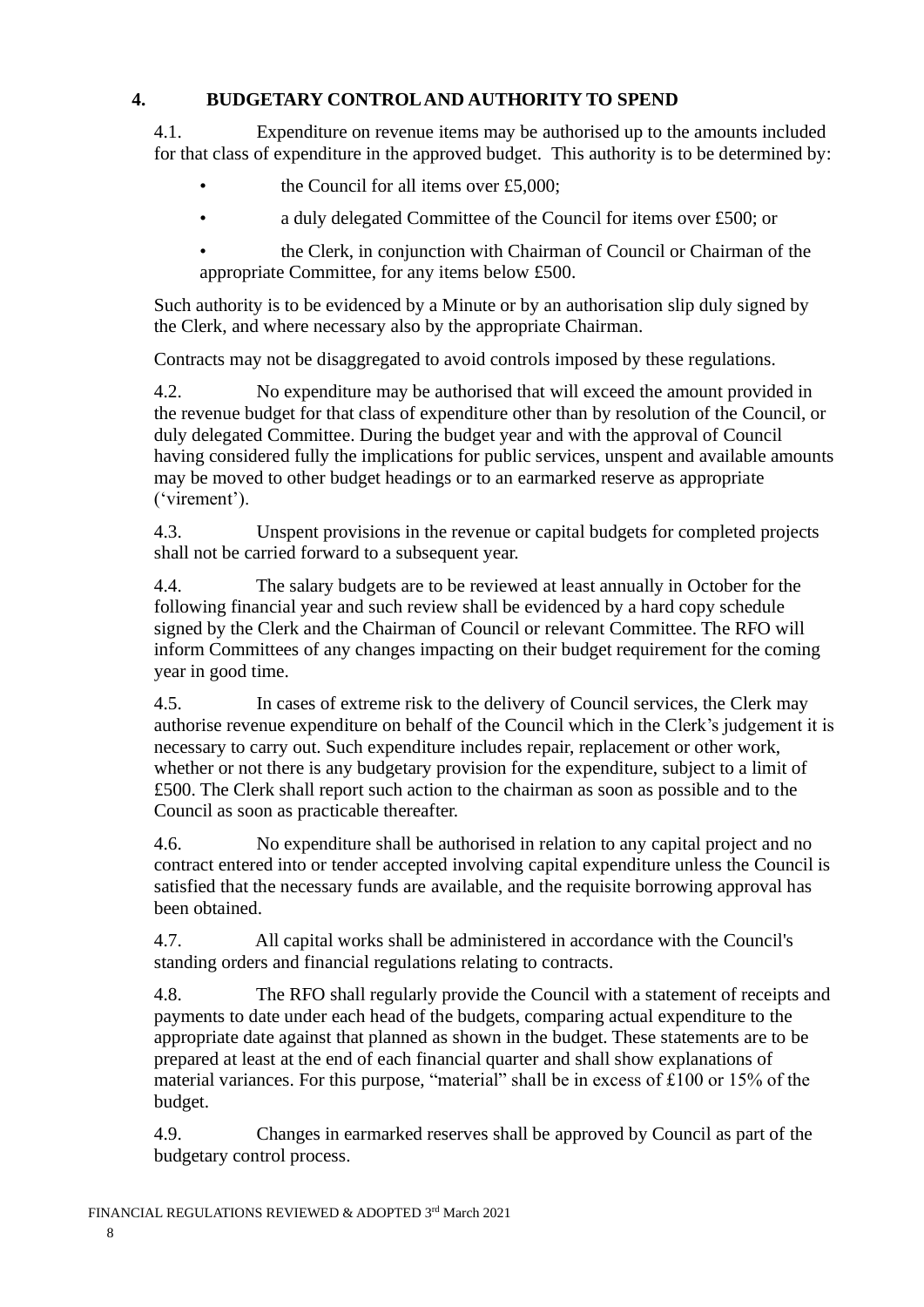#### <span id="page-8-0"></span>**5. BANKING ARRANGEMENTS AND AUTHORISATION OF PAYMENTS**

5.1. The Council's banking arrangements, including the bank mandate, shall be made by the RFO and approved by the Council; banking arrangements may not be delegated to a Committee. They shall be regularly reviewed for safety and efficiency.

5.2. The RFO shall prepare a schedule of payments requiring authorisation, forming part of the Agenda for the Meeting and, together with the relevant invoices, present the schedule to Council. The Council shall review the schedule for compliance and, having satisfied itself shall authorise payment by a resolution of the Council. The approved schedule shall be ruled off and initialled by the Chairman of the Meeting. A detailed list of all payments shall be disclosed within or as an attachment to the minutes of the meeting at which payment was authorised. Personal payments (including salaries, wages, expenses and any payment made in relation to the termination of a contract of employment) may be summarised to remove public access to any personal information.

5.3. All invoices for payment shall be examined, verified and certified by the RFO to confirm that the work, goods or services to which each invoice relates has been received, carried out, examined and represents expenditure previously approved by the Council.

5.4. The RFO shall examine invoices for arithmetical accuracy and analyse them to the appropriate expenditure heading. The RFO shall take all steps to pay all invoices submitted, and which are in order, at the next available Council Meeting.

5.5. The Clerk and RFO shall have delegated authority to authorise the payment of items only in the following circumstances:

a) If a payment is necessary to avoid a charge to interest under the Late Payment of Commercial Debts (Interest) Act 1998, and the due date for payment is before the next scheduled Meeting of Council, where the Clerk and RFO certify that there is no dispute or other reason to delay payment, provided that a list of such payments shall be submitted to the next appropriate meeting of Council;

b) An expenditure item authorised under 5.6 below (continuing contracts and obligations) provided that a list of such payments shall be submitted to the next appropriate meeting of Council; or

c) fund transfers within the Councils banking arrangements up to the sum of £10,000, provided that a list of such payments shall be submitted to the next appropriate meeting of Council.

5.6. For each financial year the Clerk and RFO shall draw up a list of due payments which arise on a regular basis as the result of a continuing contract, statutory duty, or obligation (such as but not exclusively, Salaries, PAYE and NI, Superannuation Fund and regular maintenance contracts and the like for which Council [,or a duly authorised Committee,] may authorise payment for the year provided that the requirements of regulation 4.1 (Budgetary Controls) are adhered to, provided also that a list of such payments shall be submitted to the next appropriate meeting of Council.

5.7. A record of regular payments made under 5.6 above shall be drawn up and be signed by two members on each and every occasion when payment is authorised - thus controlling the risk of duplicated payments being authorised and/or made.

5.8. In respect of grants a duly authorised Committee shall approve expenditure within any limits set by Council and in accordance with any Policy statement approved by Council. Any Revenue or Capital Grant in excess of £5,000 shall before payment, be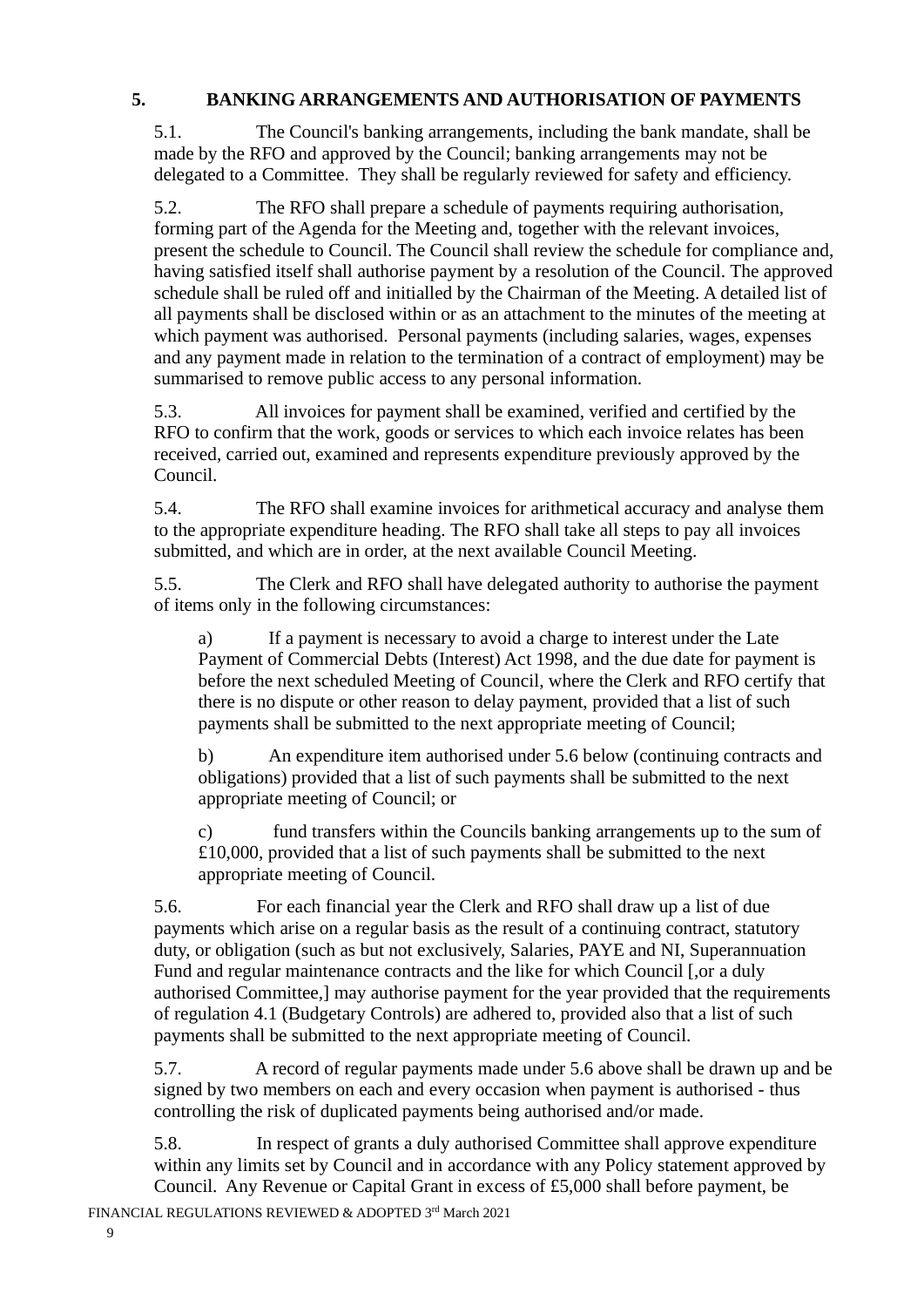subject to ratification by resolution of the Council.

5.9. Members are subject to the Code of Conduct that has been adopted by the Council and shall comply with the Code and Standing Orders when a decision to authorise or instruct payment is made in respect of a matter in which they have a disclosable pecuniary or other interest, unless a dispensation has been granted.

5.10. The Council will aim to rotate the duties of members in these Regulations so that onerous duties are shared out as evenly as possible over time.

5.11. Any changes in the recorded details of suppliers, such as bank account records, shall be approved in writing by a Member.

# <span id="page-9-0"></span>**6. INSTRUCTIONS FOR THE MAKING OF PAYMENTS**

6.1. The Council will make safe and efficient arrangements for the making of its payments.

6.2. Following authorisation under Financial Regulation 5 above, the Council, a duly delegated Committee or, if so delegated, the Clerk or RFO shall give instruction that a payment shall be made.

6.3. All payments shall be effected by cheque or other instructions to the Council's bankers, or otherwise, in accordance with a resolution of Council.

6.4. Cheques or orders for payment drawn on the bank account in accordance with the schedule as presented to Council or Committee shall be signed by two members of Council in accordance with a resolution instructing that payment. A member who is a bank signatory, having a connection by virtue of family or business relationships with the beneficiary of a payment, should not, under normal circumstances, be a signatory to the payment in question.

6.5. To indicate agreement of the details shown on the cheque or order for payment with the counterfoil and the invoice or similar documentation, the signatories shall each also initial the cheque counterfoil.

6.6. Cheques or orders for payment shall not normally be presented for signature other than at a Council or Committee meeting (including immediately before or after such a meeting). Any signatures obtained away from such meetings shall be reported to the Council at the next convenient meeting.

6.7. If thought appropriate by the Council, payment for utility supplies (energy, telephone and water) and any National Non-Domestic Rates may be made by variable Direct Debit provided that the instructions are signed by two members and any payments are reported to Council as made. The approval of the use of a variable Direct Debit shall be renewed by resolution of the Council at least every two years.

6.8. If thought appropriate by the Council, payment for certain items (principally Salaries) may be made by Banker's Standing Order provided that the instructions are signed, or otherwise evidenced by two members are retained and any payments are reported to Council as made. The approval of the use of a Banker's Standing Order shall be renewed by resolution of the Council at least every two years.

6.9. If thought appropriate by the Council, payment for certain items may be made by BACS or CHAPS methods provided that the instructions for each payment are signed, or otherwise evidenced, by two authorised bank signatories are retained and any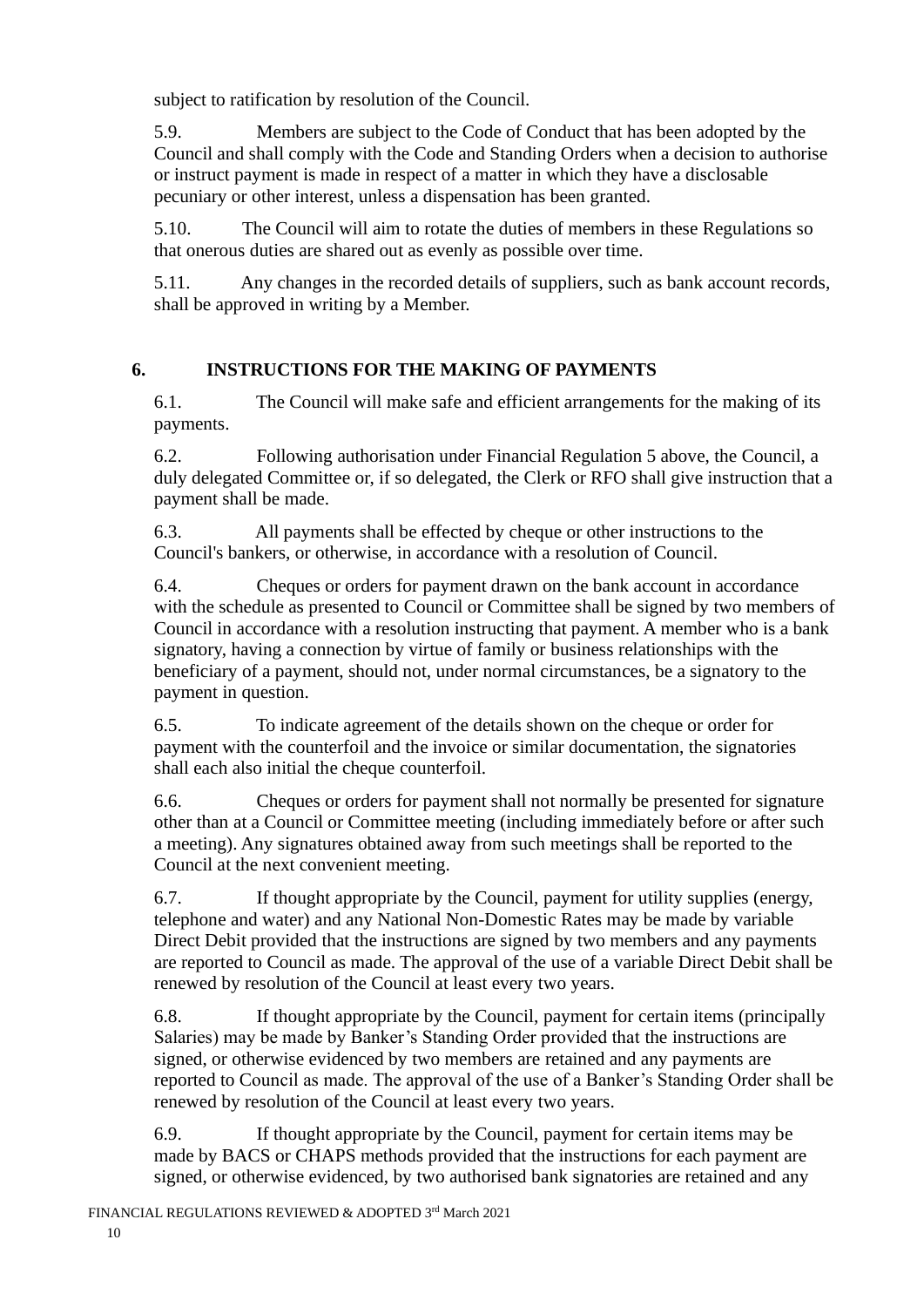payments are reported to Council as made. The approval of the use of BACS or CHAPS shall be renewed by resolution of the Council at least every two years.

6.10. If thought appropriate by the Council payment for certain items may be made by internet banking transfer provided evidence is retained showing which members approved the payment.

6.11. Where a computer requires use of a personal identification number (PIN) or other password(s), for access to the Council's records on that computer, a note shall be made of the PIN and Passwords and shall be handed to and retained by the Chairman of Council in a sealed dated envelope. This envelope may not be opened other than in the presence of two other Councillors. After the envelope has been opened, in any circumstances, the PIN and / or passwords shall be changed as soon as practicable. The fact that the sealed envelope has been opened, in whatever circumstances, shall be reported to all members immediately and formally to the next available meeting of the Council. This will not be required for a member's personal computer used only for remote authorisation of bank payments.

6.12. No employee or Councillor shall disclose any PIN or password, relevant to the working of the Council or its bank accounts, to any person not authorised in writing by the Council or a duly delegated Committee.

6.13. Regular back-up copies of the records on any computer shall be made and shall be stored securely away from the computer in question, and preferably off site.

6.14. The Council, and any members using computers for the Council's financial business, shall ensure that anti-virus, anti-spyware and firewall software with automatic updates, together with a high level of security, is used.

6.15. Where internet banking arrangements are made with any bank, the Clerk shall be appointed as the Service Administrator. The Bank Mandate approved by the Council shall identify a number of Councillors who will be authorised to approve transactions on those accounts. The bank mandate will state clearly the amounts of payments that can be instructed by the use of the Service Administrator alone, or by the Service Administrator with a stated number of approvals.

6.16. Access to any internet banking accounts will be directly to the access page (which may be saved under "favourites"), and not through a search engine or e-mail link. Remembered or saved passwords facilities must not be used on any computer used for Council banking work. Breach of this Regulation will be treated as a very serious matter under these regulations.

6.17. Changes to account details for suppliers, which are used for internet banking may only be changed on written hard copy notification by the supplier and supported by hard copy authority for change signed by the Clerk. A programme of regular checks of standing data with suppliers will be followed.

6.18. Any Debit Card issued for use will be specifically restricted to the Clerk and will also be restricted to a single transaction maximum value of £500 unless authorised by Council or Finance Committee in writing before any order is placed.

6.19. A pre-paid debit card may be issued to employees with varying limits. These limits will be set by the Council. Transactions and purchases made will be reported to the Council and authority for topping-up shall be at the discretion of the Council.

6.20. Any corporate credit card or trade card account opened by the Council will be specifically restricted to use by the Clerk and shall be subject to automatic payment in full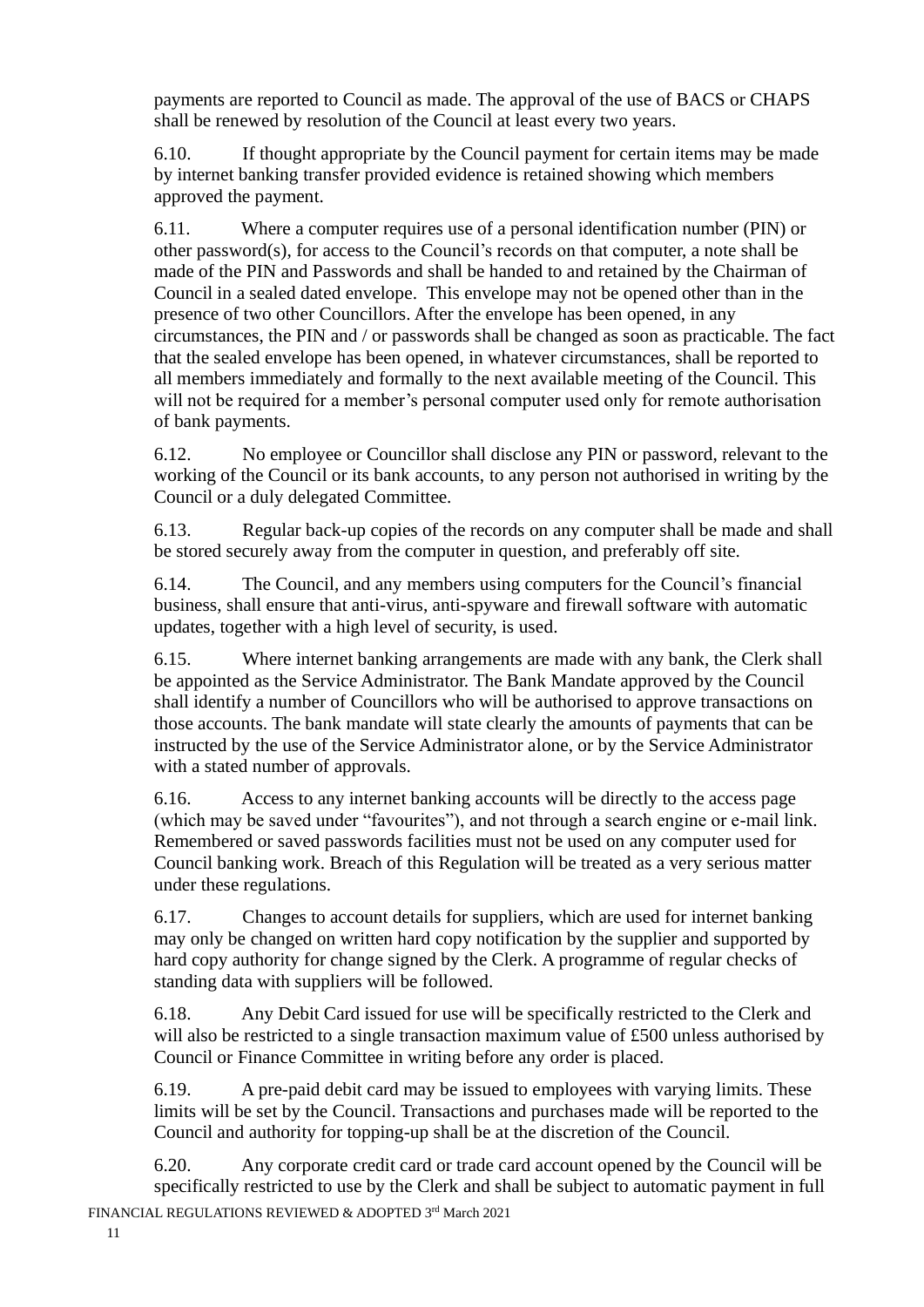at each month-end. Personal credit or debit cards of members or staff shall not be used under any circumstances.

6.21. The Council will not maintain any form of cash float. All cash received must be banked intact. Any payments made in cash by the Clerk (for example for postage or minor stationery items) shall be refunded on a regular basis, at least quarterly.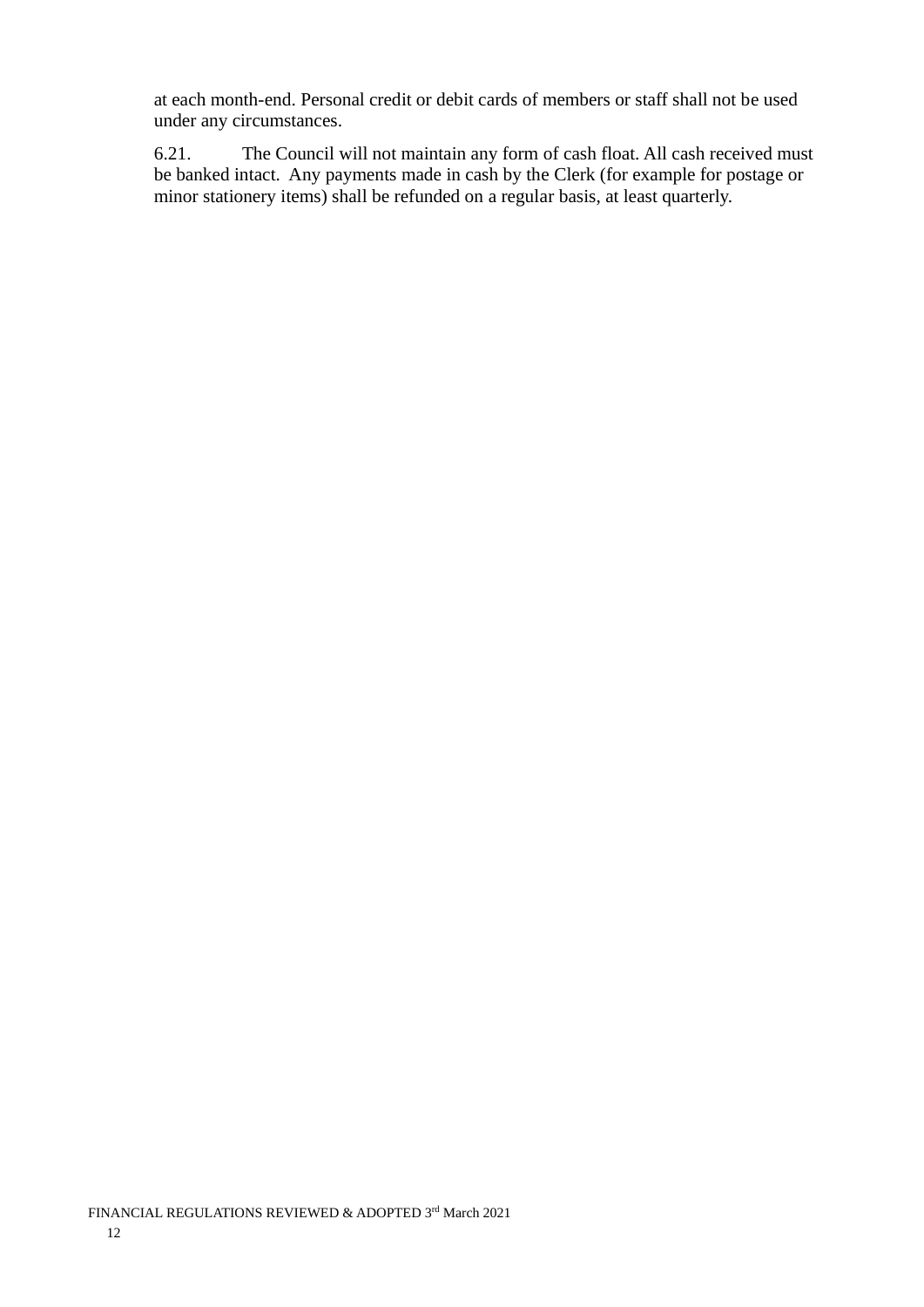### <span id="page-12-0"></span>**7. PAYMENT OF SALARIES**

7.1. As an employer, the Council shall make arrangements to meet fully the statutory requirements placed on all employers by PAYE and National Insurance legislation. The payment of all salaries shall be made in accordance with payroll records and the rules of PAYE and National Insurance currently operating, and salary rates shall be as agreed by Council, or duly delegated Committee.

7.2. Payment of salaries and payment of deductions from salary such as may be required to be made for tax, national insurance and pension contributions, or similar statutory or discretionary deductions must be made in accordance with the payroll records and on the appropriate dates stipulated in employment contracts, provided that each payment is reported to the next available Council meeting, as set out in these regulations above.

7.3. No changes shall be made to any employee's pay, emoluments, or terms and conditions of employment without the prior consent of the Council.

7.4. Each and every payment to employees of net salary and to the appropriate creditor of the statutory and discretionary deductions shall be recorded in a separate confidential record (confidential cash book). This confidential record is not open to inspection or review (under the Freedom of Information Act 2000 or otherwise) other than:

- a) by any Councillor who can demonstrate a need to know;
- b) by the internal auditor;
- c) by the external auditor; or

d) by any person authorised under Audit Commission Act 1998, or any superseding legislation.

7.5. The total of such payments in each calendar month shall be reported with all other payments as made as may be required under these Financial Regulations, to ensure that only payments due for the period have actually been paid.

7.6. An effective system of personal performance management should be maintained for the senior officers.

7.7. Any termination payments shall be supported by a clear business case and reported to the Council. Termination payments shall only be authorised by Council.

7.8. Before employing interim staff, the Council must consider a full business case.

# <span id="page-12-1"></span>**8. LOANS AND INVESTMENTS**

8.1. All borrowings shall be effected in the name of the Council, after obtaining any necessary borrowing approval. Any application for borrowing approval shall be approved by Council as to terms and purpose. The application for Borrowing Approval, and subsequent arrangements for the Loan shall only be approved by full Council.

8.2. Any financial arrangement which does not require formal Borrowing Approval from the Secretary of State (such as Hire Purchase or Leasing of tangible assets) shall be subject to approval by the full Council. In each case a report in writing shall be provided to Council in respect of value for money for the proposed transaction.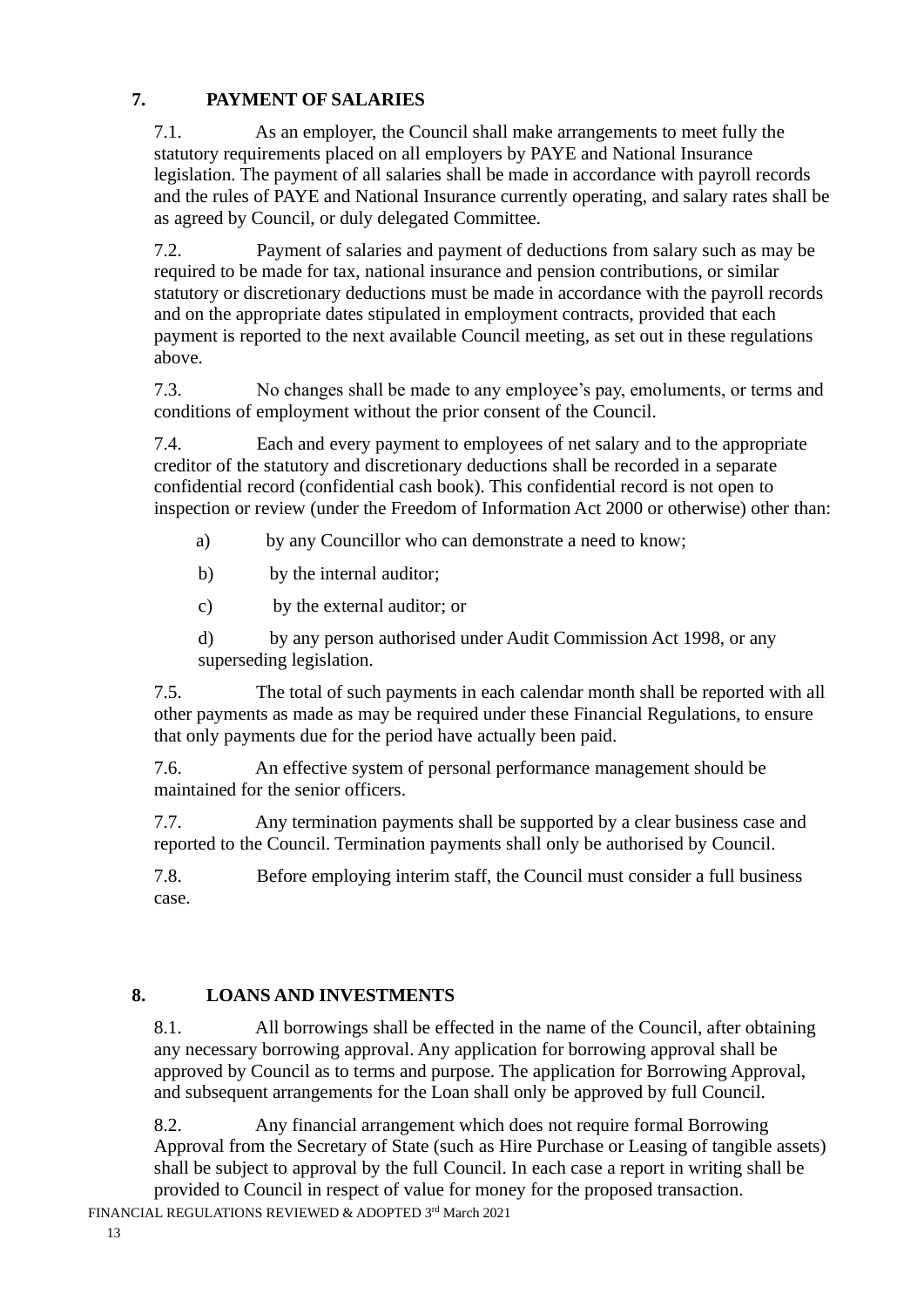8.3. The Council will arrange with the Council's Banks and Investment providers for the sending of a copy of each statement of account to the Chairman of the Council at the same time as one is issued to the Clerk or RFO.

8.4. All loans and investments shall be negotiated in the name of the Council and shall be for a set period in accordance with Council policy.

8.5. The Council shall consider the need for an Investment Strategy and Policy which, if drawn up, shall be in accordance with relevant regulations, proper practices and guidance. Any Strategy and Policy shall be reviewed by the Council at least annually.

8.6. All investments of money under the control of the Council shall be in the name of the Council.

8.7. All investment certificates and other documents relating thereto shall be retained in the custody of the RFO.

8.8. Payments in respect of short term or long-term investments, including transfers between bank accounts held in the same bank, or branch, shall be made in accordance with Regulation 5 (Authorisation of payments) and Regulation 6 (Instructions for payments).

#### <span id="page-13-0"></span>**9. INCOME**

9.1. The collection of all sums due to the Council shall be the responsibility of and under the supervision of the RFO.

9.2. Particulars of all charges to be made for work done, services rendered or goods supplied shall be agreed annually by the Council, notified to the RFO and the RFO shall be responsible for the collection of all accounts due to the Council.

9.3. The Council will review all fees and charges at least annually, following a report of the Clerk.

9.4. Any sums found to be irrecoverable, and any bad debts shall be reported to the Council and shall be written off in the year.

9.5. All sums received on behalf of the Council shall be banked intact as directed by the RFO. In all cases, all receipts shall be deposited with the Council's bankers with such frequency as the RFO considers necessary.

9.6. The origin of each receipt shall be entered on the paying-in slip.

9.7. Personal cheques shall not be cashed out of money held on behalf of the Council.

9.8. The RFO shall promptly complete any VAT Return that is required. Any repayment claim due in accordance with VAT Act 1994 section 33 shall be made at least annually coinciding with the financial year end.

9.9. Where any significant sums of cash are regularly received by the Council, the RFO shall take such steps as are agreed by the Council to ensure that more than one person is present when the cash is counted in the first instance, that there is a reconciliation to some form of control such as ticket issues, and that appropriate care is taken in the security and safety of individuals banking such cash.

9.10. Any income arising which is the property of a charitable trust shall be paid into a charitable bank account. Instructions for the payment of funds due from the charitable trust to the Council (to meet expenditure already incurred by the authority) will be given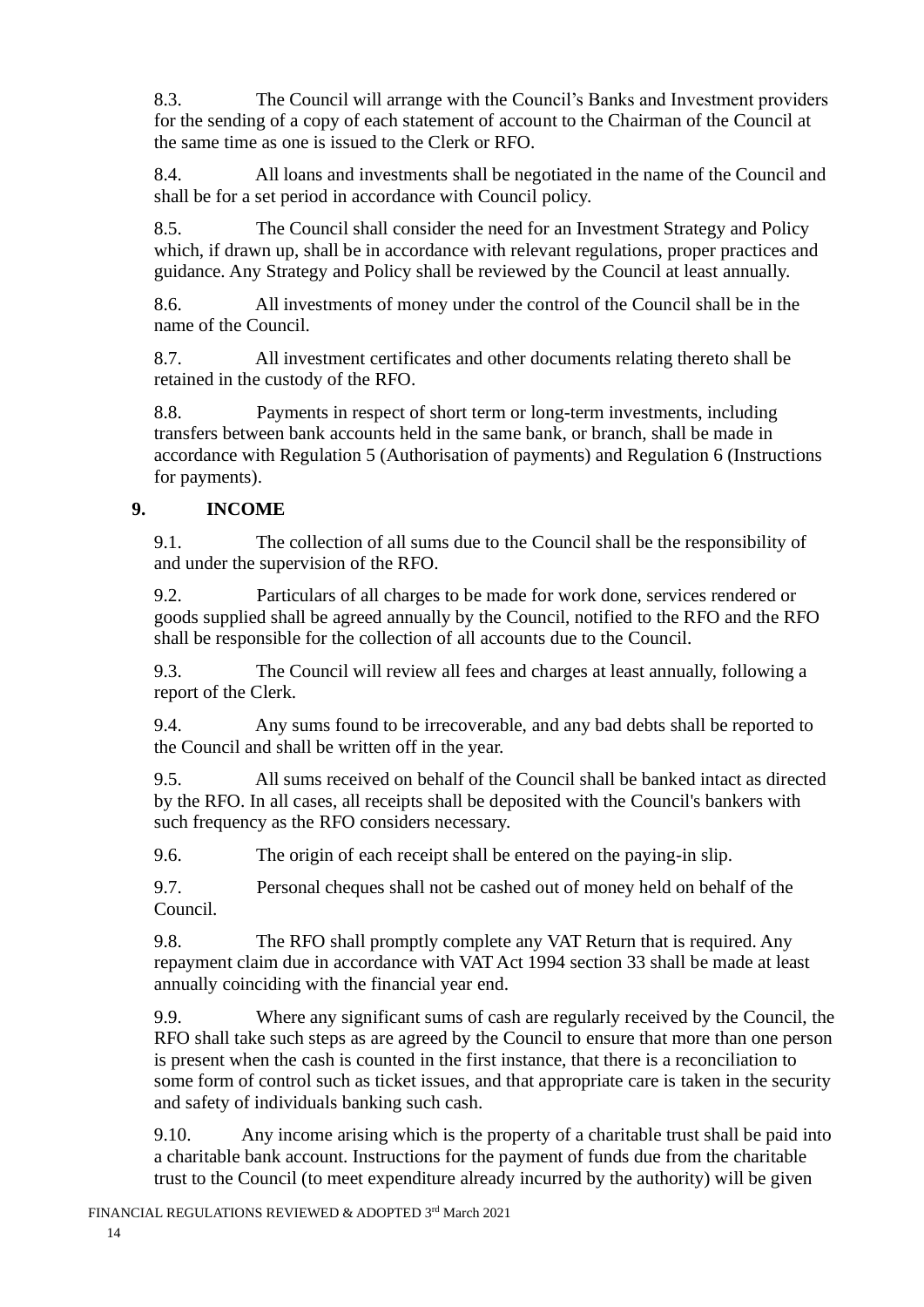by the Managing Trustees of the charity meeting separately from any Council meeting.

### <span id="page-14-0"></span>**10. ORDERS FOR WORK, GOODS AND SERVICES**

10.1. An official order or letter shall be issued for all work, goods and services unless a formal contract is to be prepared or an official order would be inappropriate. Copies of orders shall be retained.

10.2. Order books shall be controlled by the RFO.

10.3. All members and Officers are responsible for obtaining value for money at all times. An officer issuing an official order shall ensure as far as reasonable and practicable that the best available terms are obtained in respect of each transaction, usually by obtaining three or more quotations or estimates from appropriate suppliers, subject to any *de minimis* provisions in Regulation 11.1 below.

10.4. A member may not issue an official order or make any contract on behalf of the Council.

10.5. The RFO shall verify the lawful nature of any proposed purchase before the issue of any order, and in the case of new or infrequent purchases or payments, the RFO shall ensure that the statutory authority shall be reported to the meeting at which the order is approved so that the Minutes can record the power being used.

#### <span id="page-14-1"></span>**11. CONTRACTS**

11.1. Procedures as to contracts are laid down as follows:

a. Every contract shall comply with these financial regulations, and no exceptions shall be made otherwise than in an emergency provided that this regulation need not apply to contracts which relate to items (i) to (vi) below:

 i. for the supply of gas, electricity, water, sewerage and telephone services;

 ii. for specialist services such as are provided by solicitors, accountants, surveyors and planning consultants;

 iii. for work to be executed or goods or materials to be supplied which consist of repairs to or parts for existing machinery or equipment or plant;

 iv. for work to be executed or goods or materials to be supplied which constitute an extension of an existing contract by the Council;

 v. for additional audit work of the external Auditor up to an estimated value of £500 (in excess of this sum the Clerk and RFO shall act after consultation with the Chairman and Vice Chairman of Council); and

 vi. for goods or materials proposed to be purchased which are proprietary articles and / or are only sold at a fixed price.

b. Where the Council intends to procure or award a public supply contract, public service contract or public works contract as defined by The Public Contracts Regulations 2015 ("the Regulations") which is valued at £5,000 or more, the Council shall comply with the relevant requirements of the Regulations(2).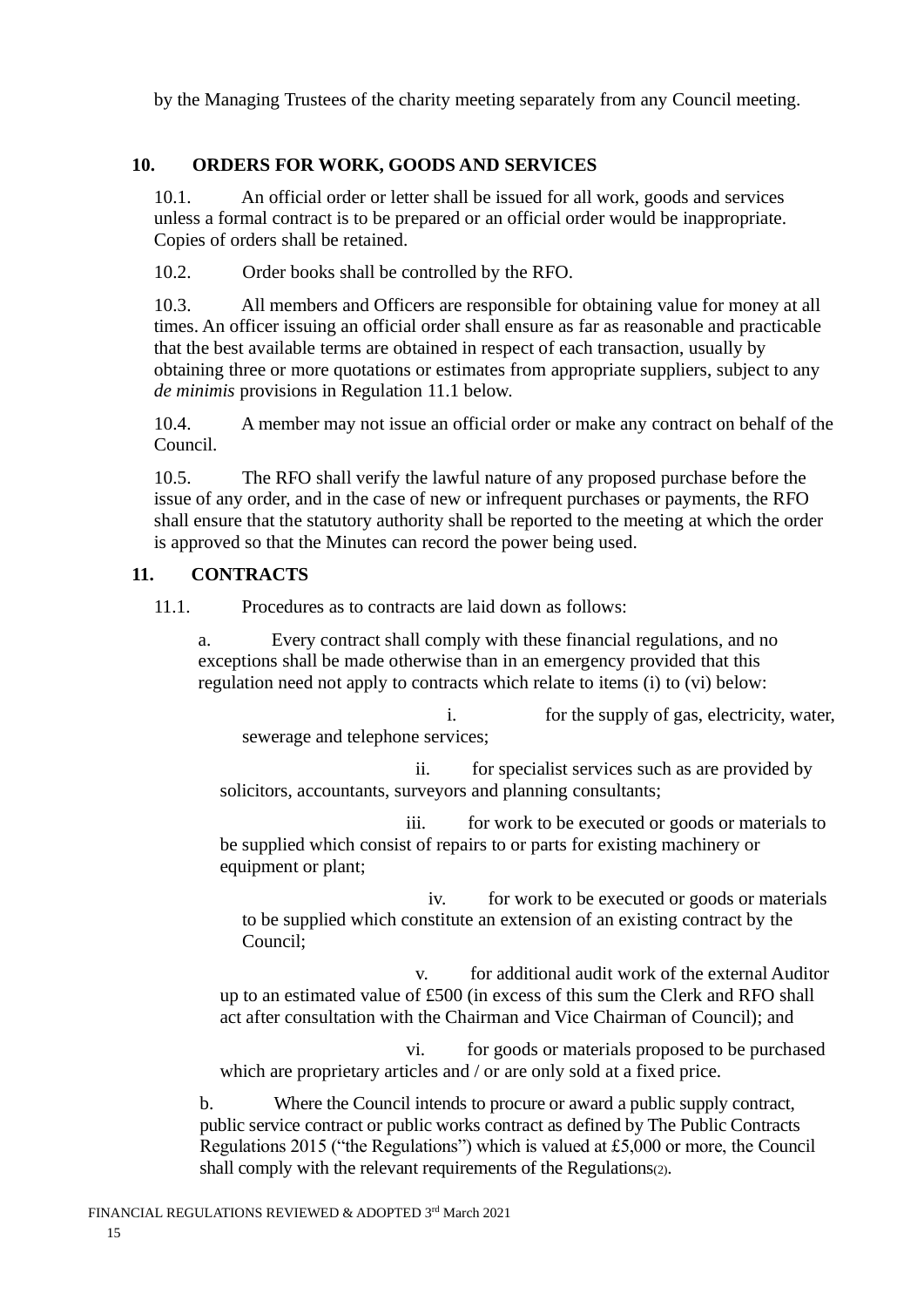c. The full requirements of The Regulations, as applicable, shall be followed in respect of the tendering and award of a public supply contract, public service contract or public works contractwhich exceed thresholds in The Regulations set by the Public Contracts Directive 2014/24/EU, determined by the European Commission every two years and published in the Official Journal of the European Union.(3).

*(2) Regulations 109-114 of The Public Contracts Regulations require Councils to use the Contracts Finder website to advertise contract opportunities, set out the procedures to be followed in awarding new contracts and to publicise the award of newThe contracts*

*(3)Thresholds currently applicable are: a. For public supply and public service contracts £181,302 b. For public works contracts £4,551,413 c. For social or other specfic services contract £820370.*

> d. When applications are made to waive financial regulations relating to contracts to enable a price to be negotiated without competition the reason shall be embodied in a recommendation to the Council.

e. Such invitation to tender shall state a specification for the goods, materials, services or the execution of works. The invitation shall in addition state that tenders are to be submitted in writing in a sealed marked envelope addressed to the Proper Officer. Each tendering firm shall be supplied with a specifically marked envelope in which the tender is to be sealed and remain sealed until the prescribed date for opening tenders for that contract.

f. All sealed tenders shall be opened by the Proper Officer in the presence of at least one member of Council after the deadline for the submission of tenders has passed. Tenders are to be reported to and considered by the appropriate meeting of the Council.

g. Any invitation to tender issued under this regulation shall refer to the terms of the Bribery Act 2010.

h. When it is to enter into a contract of less than  $£5,000$  in value for the supply of goods or materials or for the execution of works or specialist services other than such goods, materials, works or specialist services as are excepted as set out in paragraph (a) the Clerk or RFO shall obtain 3 quotations (priced descriptions of the proposed supply); where the value is below £3,000 and above £100 the Clerk or RFO shall strive to obtain 3 estimates. Otherwise, Regulation 10 (3) above shall apply.

i. The Council shall not be obliged to accept the lowest or any tender, quote or estimate.

j. Should it occur that the Council, or duly delegated Committee, does not accept any tender, quote or estimate, the work is not allocated, and the Council requires further pricing, provided that the specification does not change, no person shall be permitted to submit a later tender, estimate or quote who was present when the original decision making process was being undertaken.

- <span id="page-15-1"></span><span id="page-15-0"></span>**12. N/A**
- **13. N/A**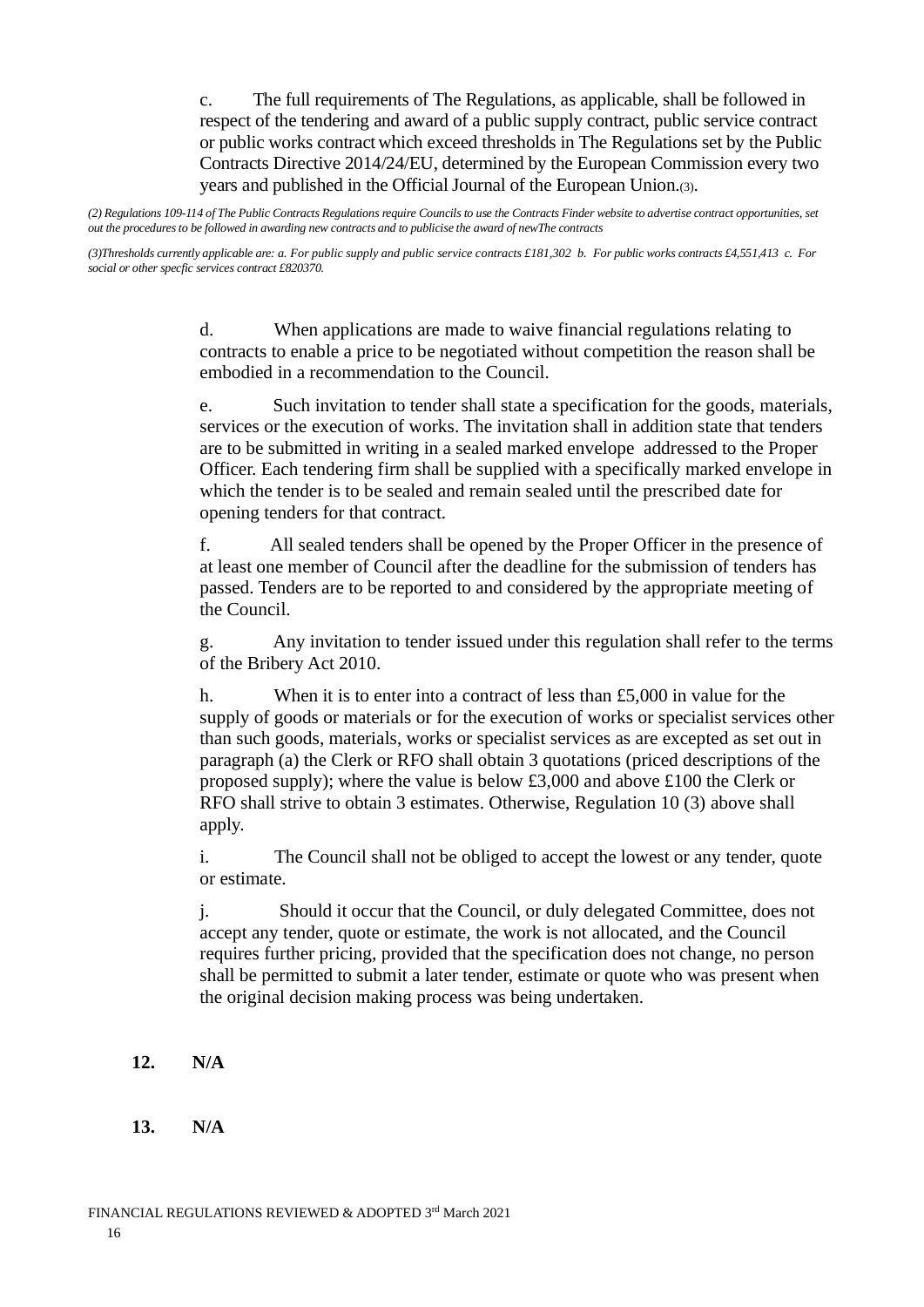# **14. ASSETS, PROPERTIES AND ESTATES**

14.1. The Clerk shall make appropriate arrangements for the custody of all title deeds and Land Registry Certificates of properties held by the Council. The RFO shall ensure a record is maintained of all properties held by the Council, recording the location, extent, plan, reference, purchase details, nature of the interest, tenancies granted, rents payable and purpose for which held in accordance with Accounts and Audit Regulations.

14.2. No tangible moveable property shall be purchased or otherwise acquired, sold, leased or otherwise disposed of, without the authority of the Council, together with any other consents required by law, save where the estimated value of any one item of tangible movable property does not exceed £250.

14.3. No real property (interests in land) shall be sold, leased or otherwise disposed of without the authority of the Council, together with any other consents required by law, In each case a Report in writing shall be provided to Council in respect of valuation and surveyed condition of the property (including matters such as planning permissions and covenants) together with a proper business case (including an adequate level of consultation with the electorate).

14.4. No real property (interests in land) shall be purchased or acquired without the authority of the full Council. In each case a Report in writing shall be provided to Council in respect of valuation and surveyed condition of the property (including matters such as planning permissions and covenants) together with a proper business case (including an adequate level of consultation with the electorate).

14.5. Subject only to the limit set in Reg. 14.2 above, no tangible moveable property shall be purchased or acquired without the authority of the full Council. In each case a Report in writing shall be provided to Council with a full business case.

14.6. The RFO shall ensure that an appropriate and accurate Register of Assets and Investments is kept up to date. The continued existence of tangible assets shown in the Register shall be verified at least annually, possibly in conjunction with a health and safety inspection of assets.

#### **15. INSURANCE**

15.1. Following the annual risk assessment (per Financial Regulation 17), the RFO shall effect all insurances and negotiate all claims on the Council's insurers in consultation with the Clerk.

15.2. N/A

15.3. The RFO shall keep a record of all insurances effected by the Council and the property and risks covered thereby and annually review it.

15.4. The RFO shall be notified of any loss liability or damage or of any event likely to lead to a claim, and shall report these to Council at the next available meeting.

15.5. All appropriate members and employees of the Council shall be included in a suitable form of security or fidelity guarantee insurance which shall cover the maximum risk exposure as determined [annually] by the Council, or duly delegated Committee.